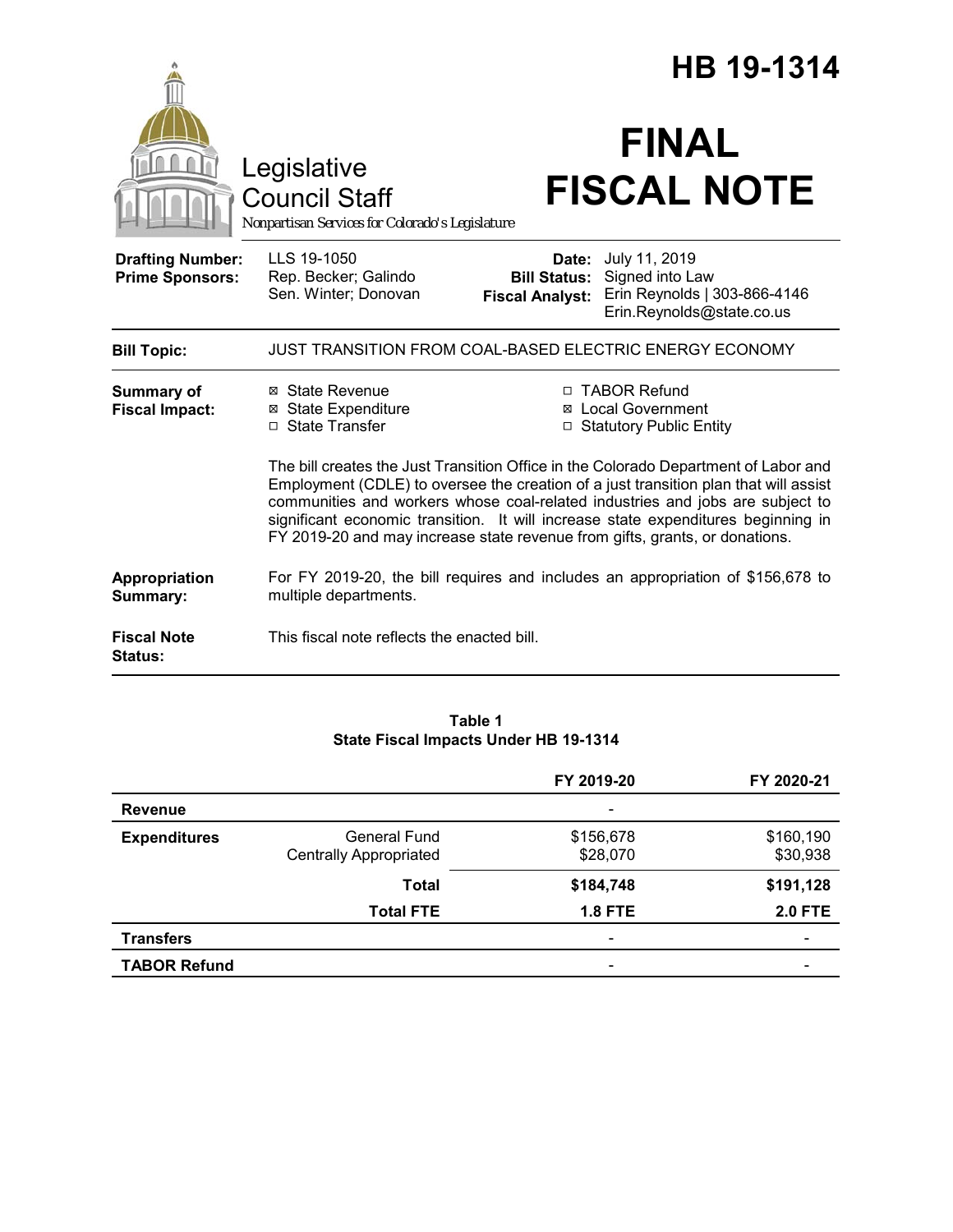# **Summary of Legislation**

The bill creates the Just Transition Office in the Colorado Department of Labor and Employment (CDLE) to assist communities and workers whose coal-related industries and jobs are subject to significant economic transition.

**Just Transition Office.** The office is created in the Division of Employment and Training in CDLE as a type 2 transfer. The office is required to:

- identify or estimate the timing and location of facility closures and job layoffs in coal-related industries and their impact on affected workers, businesses, and coal transition communities, then make recommendations to the advisory committee as to how the office can most effectively respond to these economic dislocations;
- provide administrative, logistical, research, and policy support to the advisory committee's work;
- participate in CDLE's SMART Act presentation to the General Assembly regarding requirements for financing components of the just transition plan, administering the plan, and expected results; and
- engage in relevant administrative proceedings, such as matters before the Public Utilities Commission and the Air Quality Control Commission.

**Advisory committee.** An 19-member advisory committee is created to develop and recommend a just transition plan for the state. It is required to meet at least once every quarter. Members include:

- the CDLE's executive director or a designee;
- the Office of Economic Development's director or a designee;
- the Colorado Energy Office's director or a designee;
- the Department of Local Affairs' (DOLA) executive director or a designee;
- a Governor's Office representative;
- a senator appointed by the President of the Senate;
- a representative appointed by the Speaker of the House; and
- twelve members appointed by the director of the Just Transition Office, including:
	- N three representatives of coal transition workers;
	- N three representatives from coal transition communities;
	- N two representatives with professional economic development or workforce retraining experience;
	- N two representatives of disproportionately impacted communities; and
	- N two representatives of utilities operating coal-fueled electric generating units.

Appointment terms are four years, with exceptions made to stagger initial terms. Legislative and appointed members are entitled to a 50 percent reduced per diem and actual and necessary expense reimbursement, and ex officio members are entitled to expense reimbursement alone. The advisory committee may engage additional nonvoting members or advisors to provide additional expertise as needed. The advisory committee is repealed on September 1, 2025, pending a sunset review.

**Just transition plan.** The bill sets two deadlines for a just transition plan: July 1, 2020, for the draft plan, and December 31, 2020, for the final plan, as discussed below.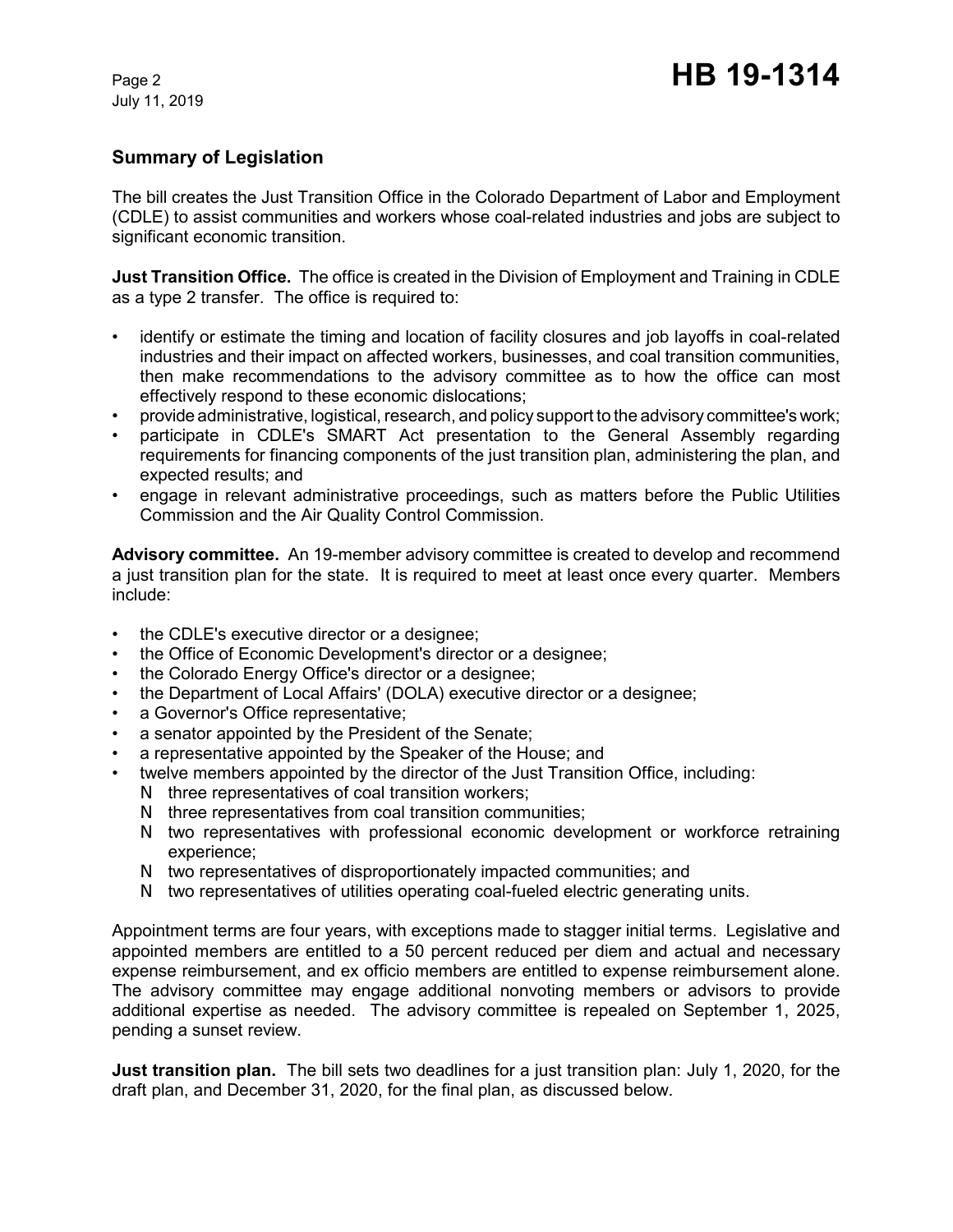*Draft plan.* By July 1, 2020, the advisory committee must present a draft plan to the CDLE and DOLA, which is required to include considerations for:

- aligning existing local, state, and federal resources and programming, as well as establishing additional resources and programming;
- creating a benefit structure for coal transition workers, including consideration of transition benefits equivalent in type, amount, and duration to federal benefits under the Trade Adjustment Assistance Act, as well as wage differential benefits;
- informing workers, in collaboration with employers and unions, on how to apply for transition benefits; and
- establishing and structuring a grant program.

The draft plan must also identify and consider projected short-term and long-term costs and benefits to the state of each plan component, including worker benefits, grant programs, and other supports; potential funding sources; potential fiscal, economic, workforce, and other implications; and which components of the just transition plan can be implemented by the departments under existing authority and which require additional legislation.

*Final plan.* Based on the draft just transition plan recommended by the advisory committee and with the approval of the executive directors of the CDLE and DOLA, the CDLE is required to submit the plan to the Governor and the General Assembly by December 31, 2020. The plan must include:

- benefits, grants, and other components that the office, CDLE, and DOLA can coordinate and implement under existing authority as well as those that require additional legislative authority;
- sources of funding that may be accessed from federal, state, local, and other sources without additional legislative authority as well as those that require legislative or voter approval.

**Definition of coal transition worker and communities.** A coal transition worker is any state resident laid-off from employment in a coal mine, coal-fueled electrical power generating plant, or the manufacturing and transportation supply chains of either on or after the bill's effective date. Coal transition communities are defined as municipalities, counties, or regions that have been affected in the previous 12 months or that demonstrate an impact within the next 36 months by the loss of 50 or more jobs from a coal mine, coal-fueled electrical power generating plant, or the manufacturing and supply chains of either.

**Transition plan requirements for coal-fueled utilities.** Electric coal-fueled utilities with a nameplate rating of at least 50 megawatts are required to submit a workforce transition plan to the office at least 90 days before the retirement of the facility. The plan must detail number of workers who will be laid-off; their job classifications; offers of other employment to these workers; and scheduled facility retirements. If a replacement electric generating facility is planned, the report must also include information about job availability and job outsourcing.

**Just Transition Cash Fund.** The bill creates the Just Transition Cash Fund which consists of money credited to the fund, any other money appropriated or transferred by the General Assembly, and may cover the direct and indirect costs of the office. The fund is subject to annual appropriation by the General Assembly.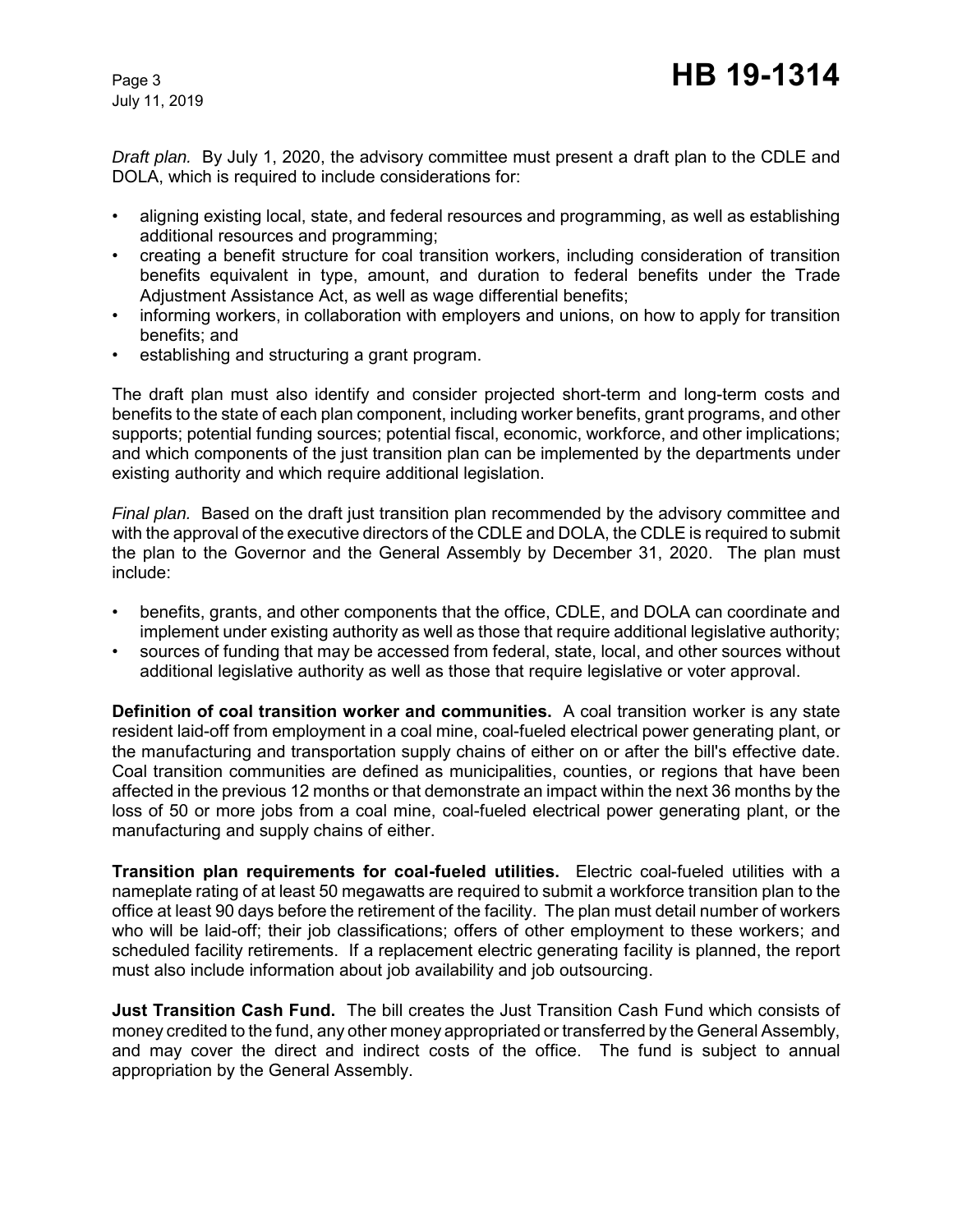# **Background**

**Coal transition workers.** According to the U.S. Bureau of Labor Statistics, there were 1,994 employees that would qualify under the bill as coal transition workers in 2017. On average, these employees made \$93,913 per year, as shown in Table 2. Table 2 does include transportation and supply chain workers that may be eligible for coal transition benefits under the bill, as the number of these workers cannot be determined.

#### **Table 2 2017 Employment Data for Direct Coal Workers**

| <b>Job Classification</b>              | <b>Number of Workers</b> | <b>Average Annual Wages</b> |
|----------------------------------------|--------------------------|-----------------------------|
| Coal Mining                            | 1.230                    | \$93,906                    |
| <b>Coal Mining Support Activities</b>  | 189                      | \$57,868                    |
| <b>Fossil Fuel Electric Generation</b> | 575                      | \$105,777                   |
| Total                                  | 1.994                    | \$93,913                    |
| ________                               |                          |                             |

*Source: U.S. Bureau of Labor Statistics, Quarterly Census of Employment and Wages.*

**Coal transition communities.** Based on the same data from the U.S. Bureau of Labor Statistics, the following counties have at least 50 coal-impacted employees; detailed data is unavailable for municipalities:

- Delta
- Gunnison
- La Plata
- Moffat
- Montrose
- Rio Blanco
- Routt
- Weld

### **State Revenue**

The bill authorizes the CDLE to receive and expend gifts, grants, and donations, which are exempt from TABOR. No source of gifts, grants, or donations has been identified as of this writing.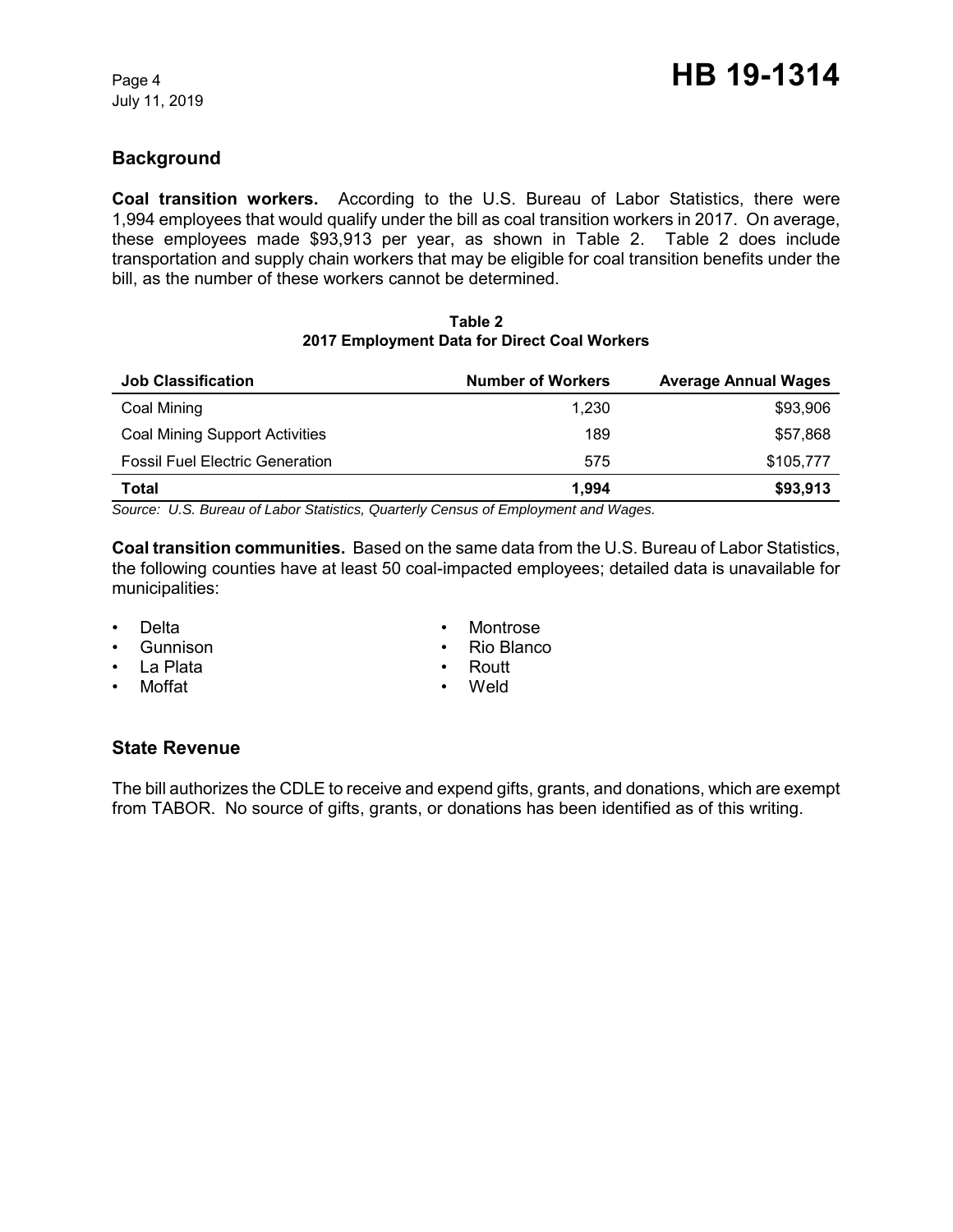# **State Expenditures**

The bill increases state General Fund expenditures by \$184,748 and 1.8 FTE in FY 2019-20 and \$190,210 and 2.0 FTE in FY 2020-21 in the CDLE. Expenditure impacts are outlined in Table 3 and discussed below.

|                                                 | FY 2019-20     | FY 2020-21     |
|-------------------------------------------------|----------------|----------------|
| <b>Department of Labor and Employment</b>       |                |                |
| <b>Personal Services</b>                        | \$131,992      | \$143,992      |
| <b>Operating Expenses/Capital Outlay</b>        | \$11,306       | \$1,900        |
| Legislative Per Diems and Travel Costs          | \$920          | \$920          |
| Advisory Committee Reimbursements and Per Diems | \$7,220        | \$7,220        |
| <b>Meeting Costs</b>                            | \$5,240        | \$5,240        |
| <b>Computer Programming</b>                     |                |                |
| <b>Benefits and Grants</b>                      |                |                |
| Centrally Appropriated Costs*                   | \$28,070       | \$30,938       |
| <b>Total Cost</b>                               | \$184,748      | \$190,210      |
| <b>Total FTE</b>                                | <b>1.8 FTE</b> | <b>2.0 FTE</b> |

#### **Table 3 Expenditures Under HB 19-1314**

 *\* Centrally appropriated costs are not included in the bill's appropriation.*

**Department of Labor and Employment.** Beginning in FY 2019-20, the CDLE requires a full-time Program Manager and Administrator to staff the Just Transition Office. Standard operating expenses and capital outlay costs are included and first-year costs reflect the General Fund pay date shift.

• *Advisory committee.* The 2 legislative members and the 11 appointed members of the advisory committee are eligible for legislative per diems at half the current legislative per diem rate of \$110, which is \$55. All members, including ex officio members, are eligible for reimbursement of half of their actual and necessary expenses. Assuming the committee meets the required four times per year, these costs are estimated at \$920 for the Legislative Department, and \$7,220 for remaining committee members per year. The fiscal note also includes \$5,240 for meeting costs, which includes room rentals and catering. These costs will be incurred from FY 2019-20 until the advisory committee repeals pending a sunset review in FY 2025-26.

The fiscal note assumes that funding for a final plan will be provided through future legislation, based on the recommendations submitted to the Governor and the General Assembly in December 2020.

**Other state agencies.** The Office of Economic Development, the Colorado Energy Office, and the Governor's Office will have a workload increase to participate in the work of the advisory body. This can be accomplished within existing appropriations.